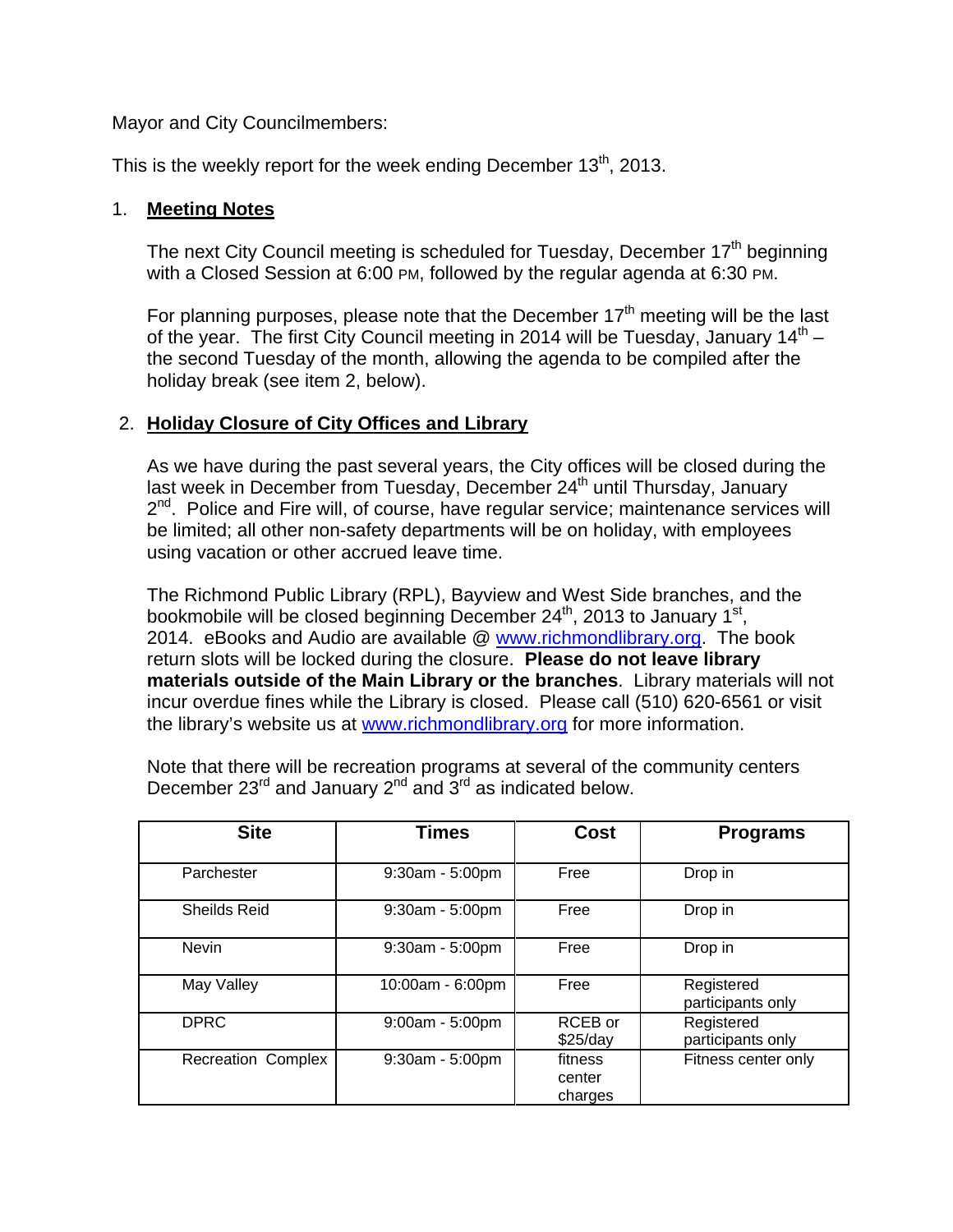| Booker T. Anderson    | 9:30am - 5:00pm | \$10 for all<br>days; \$5<br>per day | Drop in                                |
|-----------------------|-----------------|--------------------------------------|----------------------------------------|
| <b>Richmond Annex</b> | 8:30am - 5:00pm | see<br>regular<br>schedule           | Drop in and registered<br>participants |
| <b>Senior Center</b>  | 8:30am - 5:00pm | see<br>regular<br>schedule           | Drop in and registered<br>participants |

### 3. **Richmond ESC (Excellence Serving our Community) Volunteer Program Awarded \$100,000 Grant from Cities of Service**

After receiving a record-number of applications, the national Cities of Service organization announced that it has awarded the City of Richmond's impact volunteering program, Richmond ESC (Excellence Serving our Community) \$100,000 to implement service initiatives to help improve Richmond students' writing and literacy skills. Richmond is one of 23 U.S. cities to win a Cities of Service Impact Volunteering Fund grant.

Last year, Richmond was also an award recipient. The program received \$25,000 to support recruiting and training community volunteers to serve as writing coaches at Richmond High School through the Community Alliance for Learning's WriterCoach Connection program. Through this program, more than 100 local, trained volunteers have served as writing coaches, giving one-on-one writing instruction to 150 Richmond High School students. A portion of the \$100,000 grant award will further the existing partnership with Community Alliance for Learning to continue the WriterCoach Connection program at Richmond High School and to expand the program to John F. Kennedy High School.

In addition, the City of Richmond is partnering with the Read Aloud Volunteer Program and Bring Me a Book to help lead the initiative within local elementary schools. The grant enables volunteers and staff from each program to continue and expand on their work with children and families in Richmond. The partners will work with 150 elementary school students to improve their literacy skills.

Richmond ESC is very grateful for this grant and to partner with Community Alliance for Learning, Read Aloud Volunteer Program and Bring Me a Book, and the West Contra Costa Unified School District.

Would you like to be part of this initiative to increase high school and elementary school academic achievement in Richmond? If so, please visit us www.richmondvolunteers.org or contact us at (510) 620-6511.

| <b>Volunteer with WriterCoach:</b> | http://richmondvolunteers.org/opportunities/2607 |
|------------------------------------|--------------------------------------------------|
| Volunteer with Read-Aloud:         | http://richmondvolunteers.org/opportunities/2685 |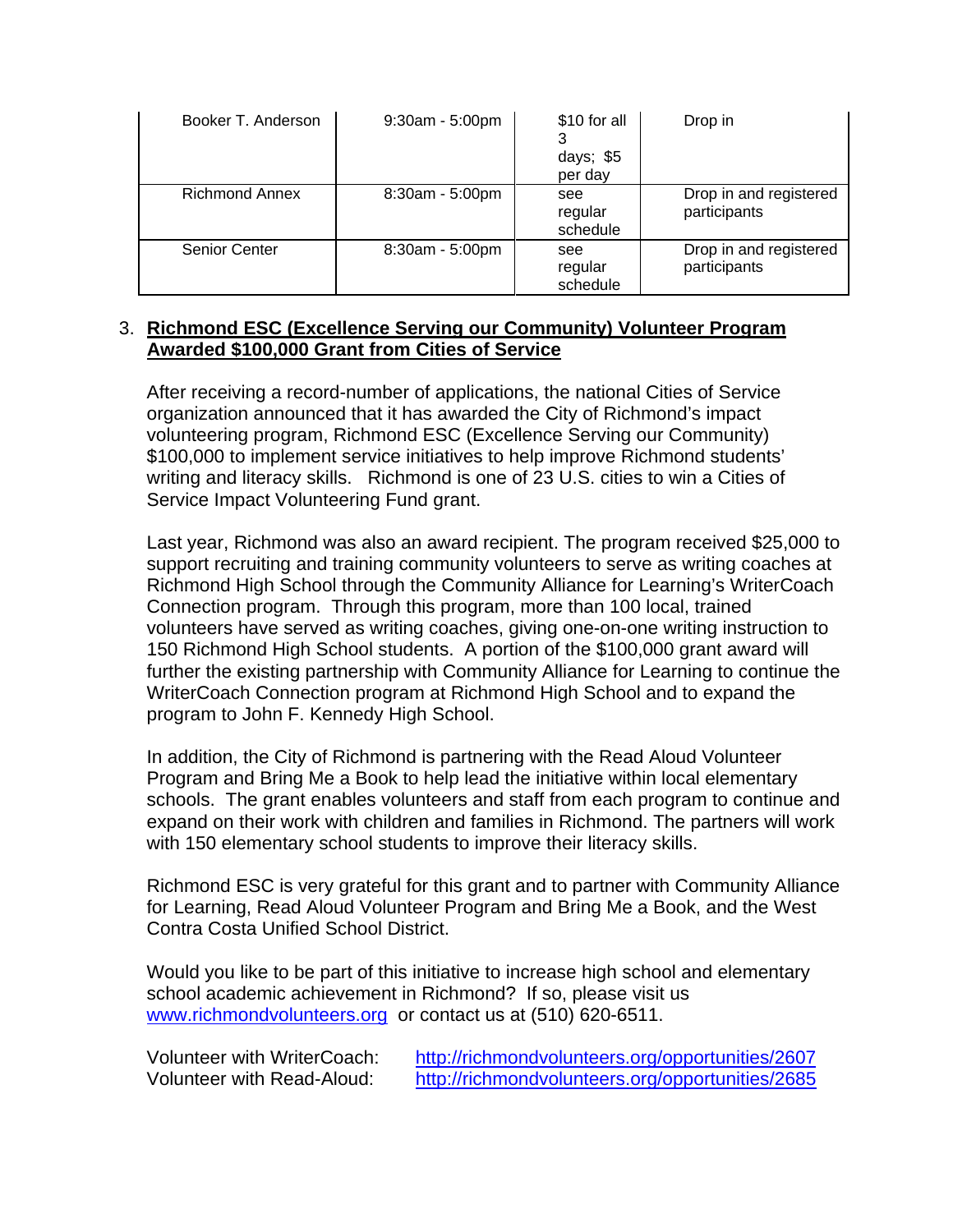



## 4. **Richmond Police Department Collecting Blankets for the Homeless**

The Richmond Police Department is collecting blankets for homeless checks during the cold spell. All blanket donations can be dropped off in the Richmond Police Department lobby at 1701 Regatta Boulevard, Richmond. You can contact Michelle Milam, Crime Prevention Manager, at **mmilam@richmondpd.net** with any questions about donating.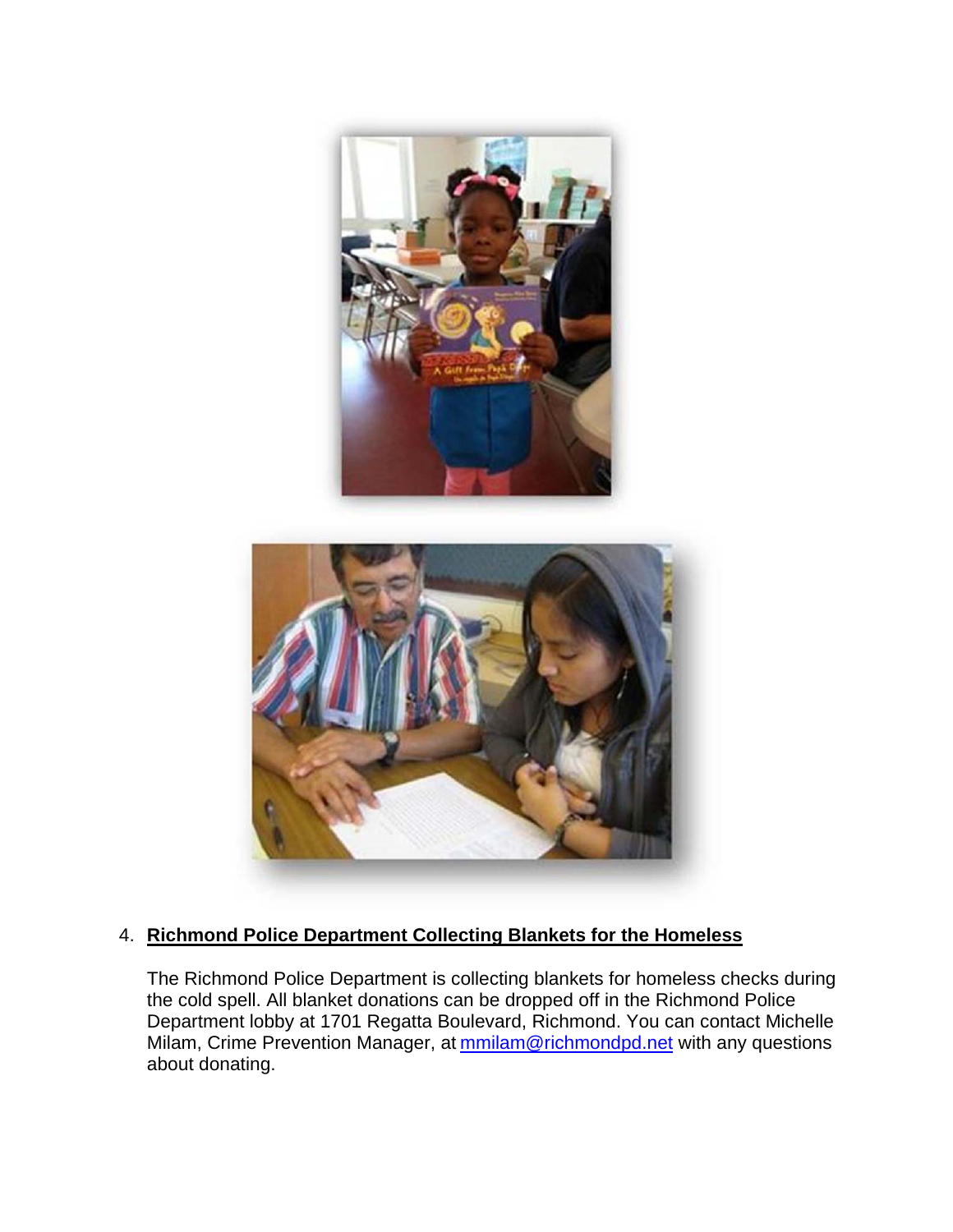

## 5. **Get Covered! Enroll in Covered California™ at the Richmond Main Library**

On Saturday, December  $14<sup>th</sup>$  from 1:00 PM to 5:00 PM, visit the Richmond Main Library at 325 Civic Center Plaza where certified enrollment counselors will talk with you face-to-face to explain your health coverage options through Covered California, California's new healthcare insurance marketplace. Counselors will help you select the best plan for your individual and family medical needs and budget. You can also find out if you qualify for low-cost or no-cost coverage through Medi-Cal. Don't miss this opportunity to get enrolled, and get covered! For more information or questions please call (510) 620-6559.

Here is what you will need to bring:

- Current income of all family members on the application (tax return, W-2, recent pay stubs, etc.)
- Legal resident card or Certificate of Naturalized Citizenship (if applicable – the numbers on the card are required in the application)
- Copy of U.S. citizenship and residency status
- Copy of SSN and DOB for each family member in the household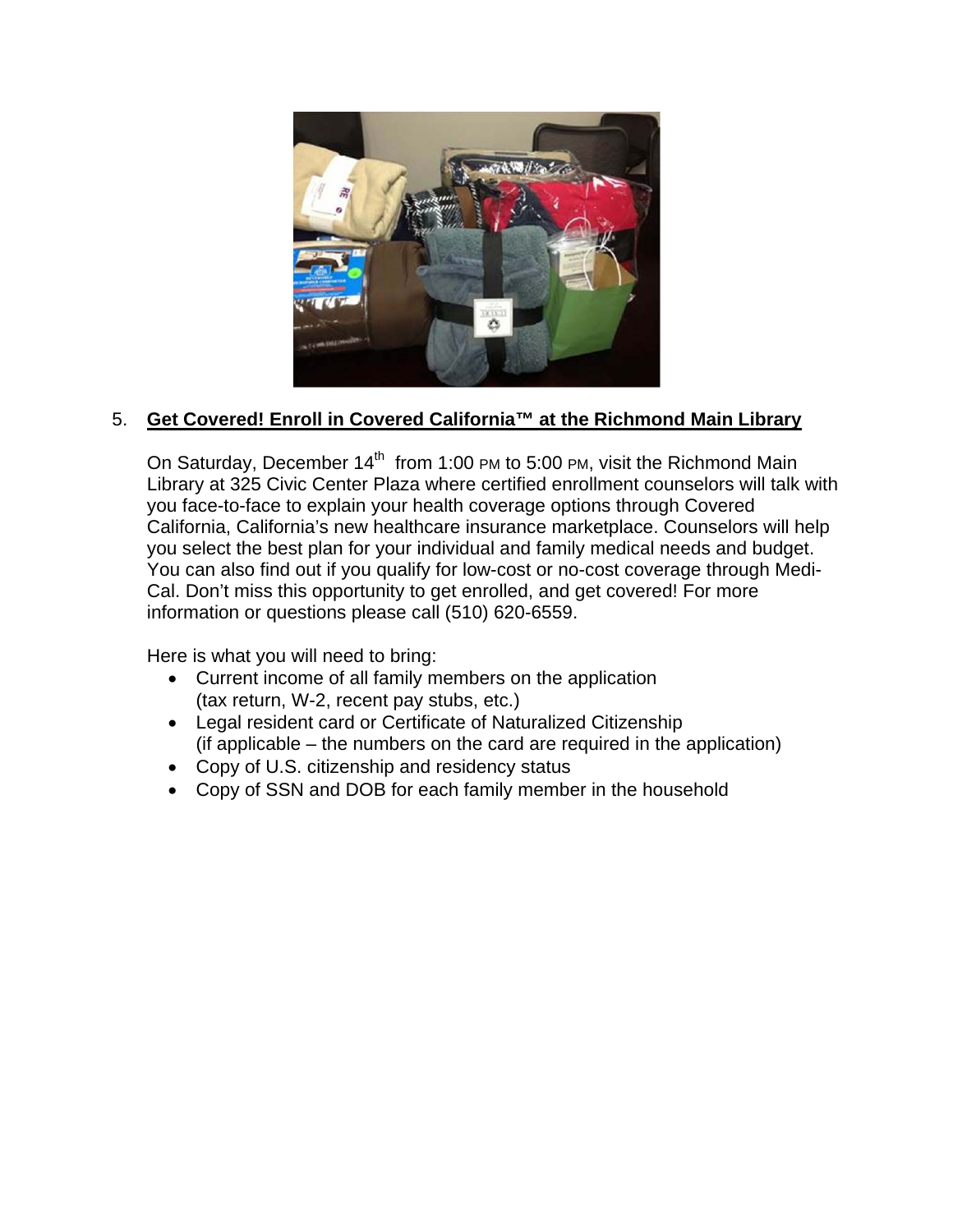

### 6. **Downtown Holiday Festival**

Celebrate the holiday season at the annual Downtown Holiday Festival, presented by Richmond Main Street Initiative and East Bay Center for the Performing Arts! Come Downtown to the historic Winters Building for an evening filled with memorable activities for the entire family including: Santa visits, gifts for children 10 years old and younger, laughs and balloon animals with Buki the Clown, light refreshments, spectacular seasonal family-friendly performances by members of the East Bay Center resident companies at 5:00 PM and 6:30 PM, and group caroling and holiday street lighting at 7:30 PM. Admission is free.

Date: December 16<sup>th</sup>

Time: 4:00 PM – 8:00 PM

Location: East Bay Center for the Performing Arts, 339 11th Street, Richmond, CA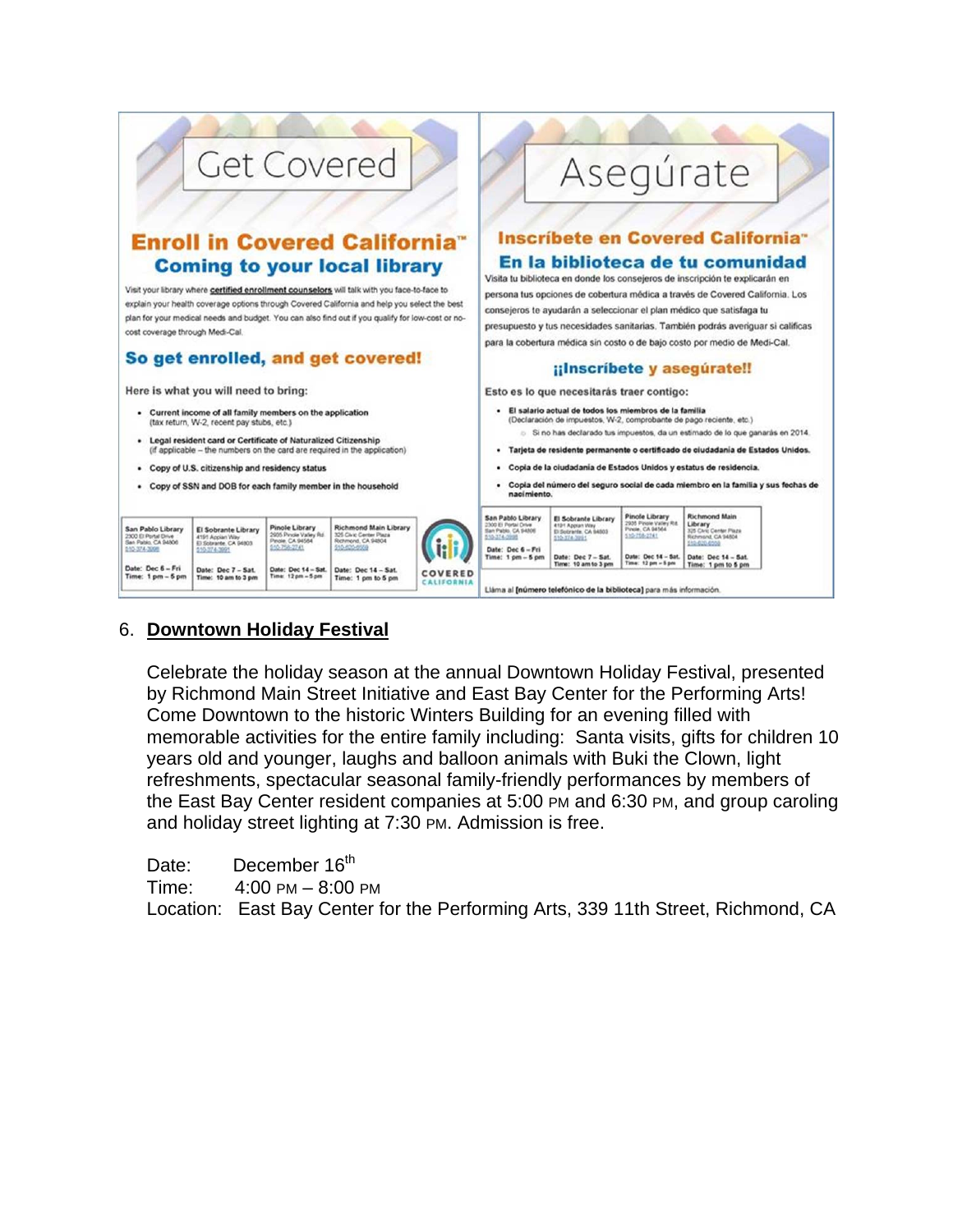

## 7. **Officer Bradley A. Moody Memorial Underpass Project Update – Night Work Tentatively Scheduled for December 14th – 15th**

The Bradley A. Moody Memorial Underpass Project involves the construction of a roadway underpass on Marina Bay Parkway between Meeker Avenue and Regatta Boulevard, and is intended to resolve long-standing access limitations to the Marina Bay area caused by frequent train crossings. In early September 2013, Marina Bay Parkway was closed to traffic. This closure will remain in place for approximately 18 months.

During the week of December 9th, the contractor completed general cleanup from the recently-completed Deep Soil Mix work, and began preparations for roadway excavation while utility relocation work continued.

On December 14th and 15th, the third of up to six weekend, 24-hour a day closure windows has been scheduled. During this weekend closure, the contractor will be installing the steel railroad bridge atop the precast abutment shells that were placed during the prior weekend closure in November. The bridge is scheduled to be delivered in 8 sections weighing 70,000 pounds each beginning on the evening of December 14<sup>th</sup>, and will be installed using two cranes beginning upon delivery through the afternoon of December  $15<sup>th</sup>$ . Community members can expect work on the project to continue for 24 hours a day, from 8:30 AM on December 14th to 8:30 AM on December 16th. While disruptive, these weekend work shifts are necessary to complete the project, and the project team appreciates the community's patience.

For additional information and to be added to the project update contact list, please see the project website at www.moodyup.com. You can also follow the project on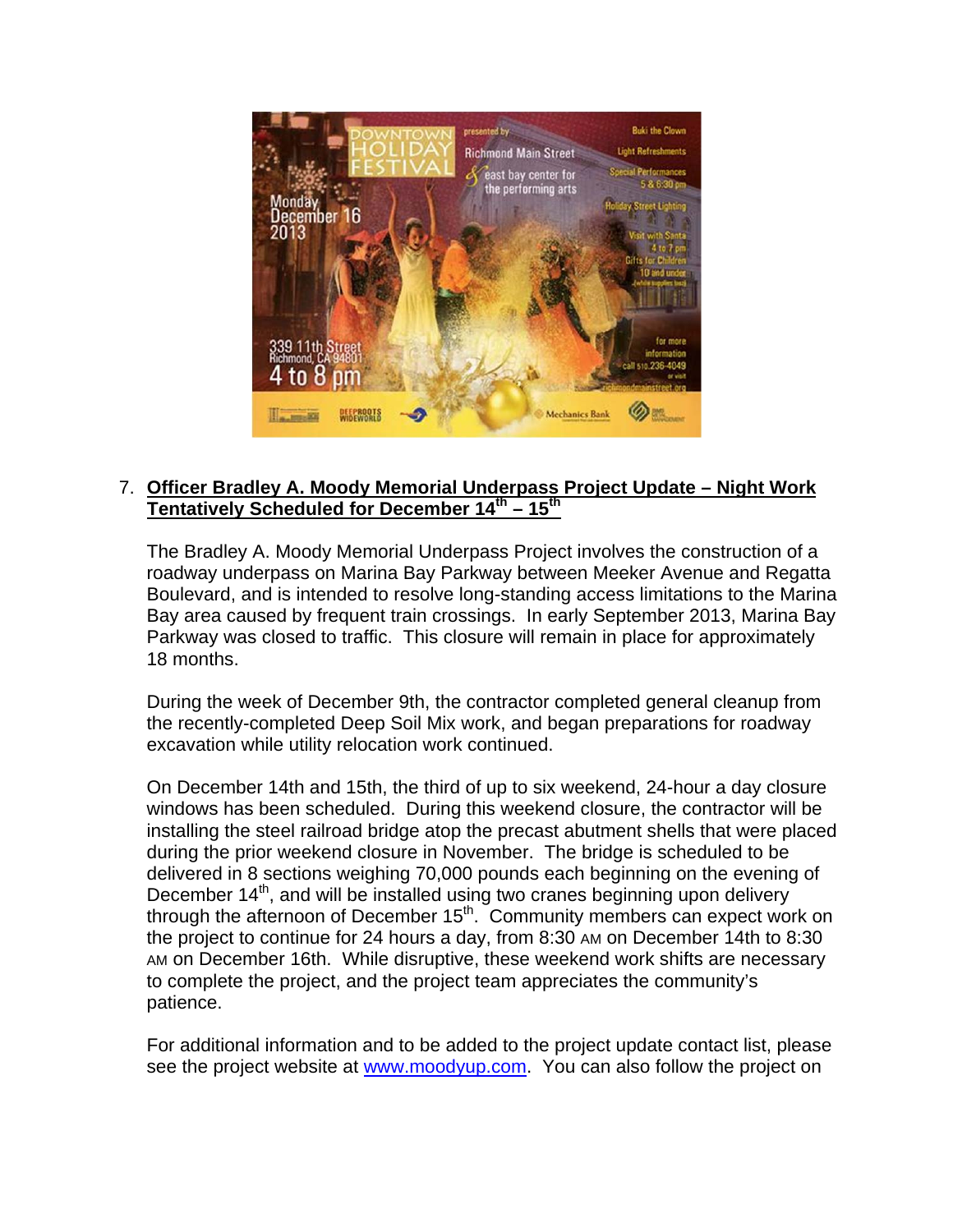twitter: @moodyunderpass, or contact the project's public outreach coordinator Jacqueline Majors at (925)-949-6196.

#### *Please continue to support your Marina Bay businesses during this construction period!*

## 8. **Single Use Bag Ordinance Reminder**

This is a friendly reminder that **beginning January 1, 2014** single-use plastic bags will no longer be available at retail stores in Richmond, San Pablo and El Cerrito. Stores must charge a minimum of 5¢ for each paper or reusable bag sold. Customers can avoid paying for bags by bringing their own bags. For more information, including a copy of the ordinance and business resources, please contact:

> **City of Richmond** (510) 620-6512 | mike\_uberti@ci.richmond.ca.us www.richmondenvironment.org **City of San Pablo**

(510) 215-3064 | karinehs@sanpabloca.gov www.greensanpablo.org

**City of El Cerrito**

(510) 215-4350 | green@ci.el-cerrito.ca.us www.el-cerrito.org/bagsandfoam

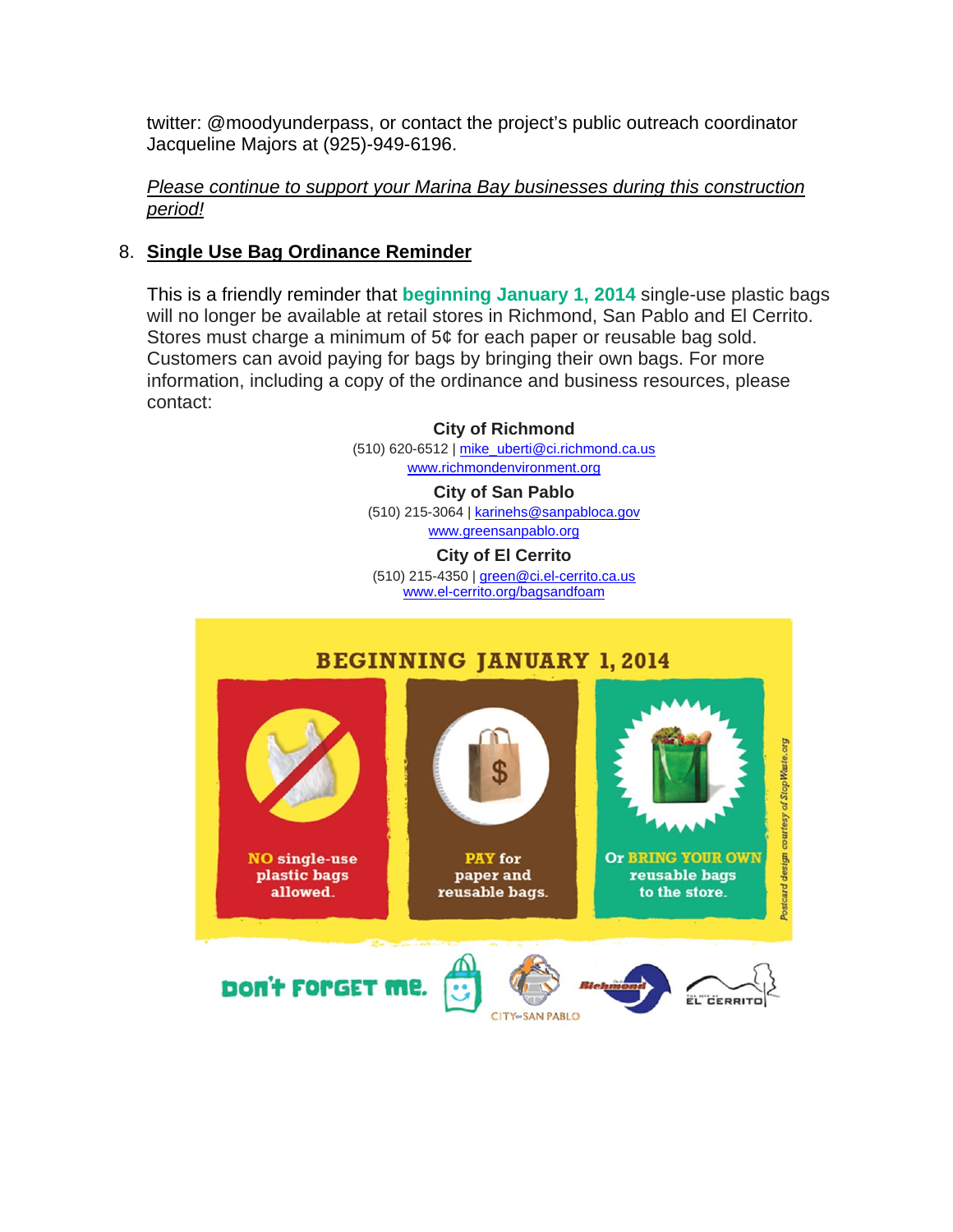## A PARTIR DEL 1 DE ENERO DEL 2014



### 9. **2014 Martin Luther King, Jr. Day of Service**

On Monday, January 20, 2014, from 9:00 AM to 2:00 PM, along the Richmond Greenway (between 6<sup>th</sup> and 16<sup>th</sup> Streets at Chanslor and Ohio Avenues), the City of Richmond's impact volunteering program, Richmond ESC (Excellence Serving our Community) will join the Friends of the Richmond Greenway and hundreds of community partners and volunteers to honor the legacy of Dr. Martin Luther King, Jr. This annual event on the Richmond Greenway has been a community tradition that joins the Richmond community in service.

**CITY SAN PABLO** 

Join us for healthy food, lively music, and plenty of service projects along the Richmond Greenway as we advance Martin Luther King, Jr.'s vision of service. Sign up to volunteer or contact Stephanie Hervey at forg@communityorgs.info, (510) 730-0278 or Rochelle Monk at (510) 620-6511.

### 10. **Street Light Improvement Initiatives**

On Monday, December  $9<sup>th</sup>$ , the City of Richmond began a comprehensive, city-wide project to upgrade – and update – its street lights, with the very first phase of this effort beginning in Parchester Village. Over the next six months, all neighborhoods in the City will be receiving both LED upgrades of existing street lights, and installation of new LED street lights on select wood poles that currently do not have street lights. During this time, approximately 9,000 new LED street light fixtures will be installed as upgrades to existing fixtures or as new fixtures. The street light upgrades will improve community safety and quality-of-life with brighter streets and sidewalks, while at the same time reducing operating costs and greenhouse gas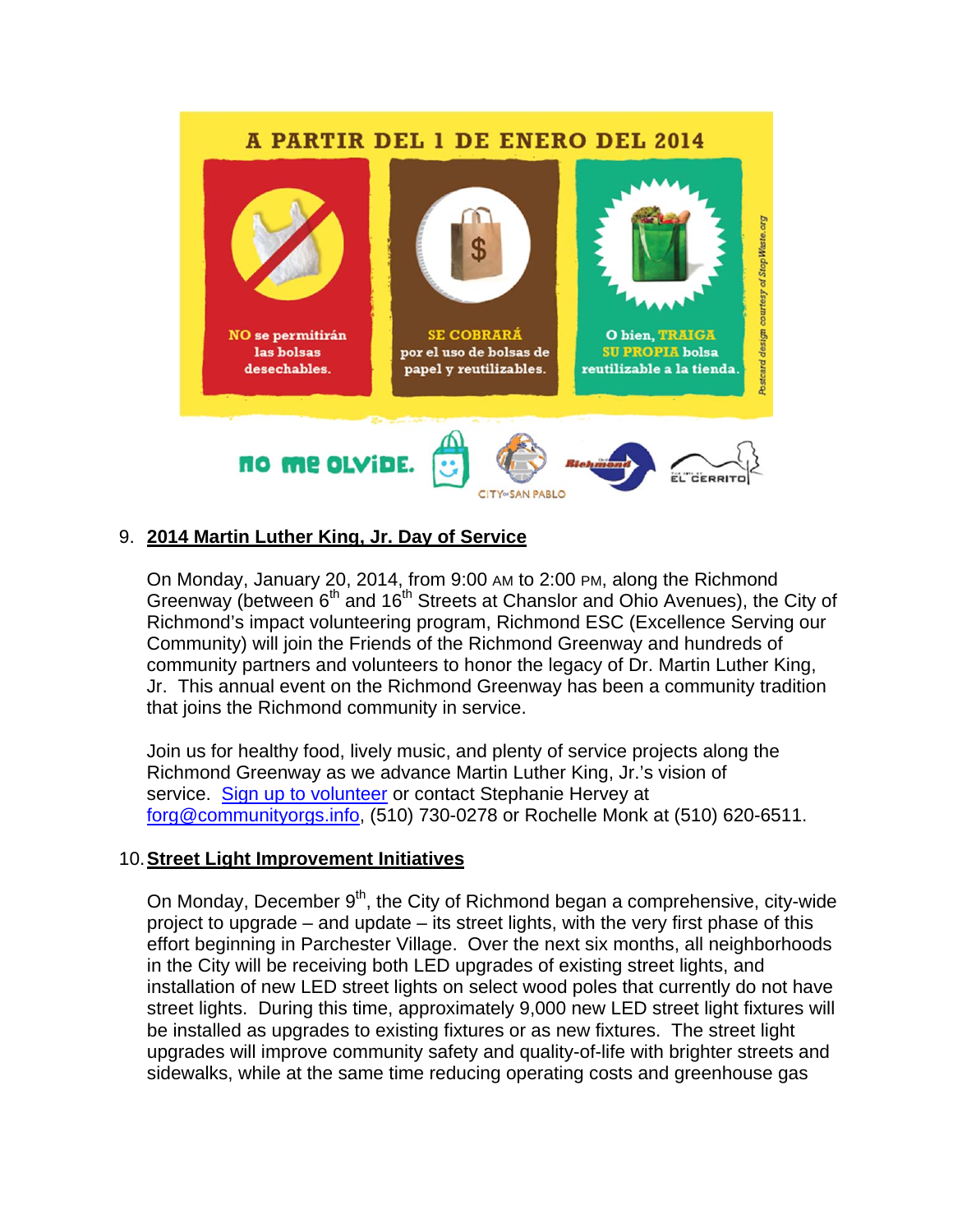emissions. The new LED street lights use on average 50 percent less electricity than existing high pressure sodium lights.

It should be noted that the streetlight upgrade project requires a series of closely choreographed steps within each neighborhood, and requires significant coordination between the City's electrical contractor and PG&E. There will be no disruption of existing street lighting levels, although residents will observe the upgrades taking place in the discrete components outlined below.

**New Street Light Connection Process to Empty Wood Poles**: First, the City's contractor will be installing new street lights and arms on select wood poles that currently do not have street light fixtures and that meet PG&E's power, spacing and pole condition requirements. Subsequent to the installation of the arm and light to the pole, PG&E will connect and energize the new lights to the high voltage lines. There will be a brief amount of time when the new fixtures are attached to wood poles, but will not be energized until PG&E personnel complete the connections. Existing street lights will still be operable during this time and there will be no disruption of existing street lighting levels. We appreciate the community's patience as we coordinate the installation and connection of these new street lights.

**Temporary Difference in Lighting Technology:** As a separate step, existing street lights will be upgraded by the City's contractor to LED fixtures. As a result, there will be a period of time where some lights will be newer LED technology and others will be the current lighting technology (high pressure sodium). Rest assured that all street lights will soon be upgraded to LED technology and there will be no disruption or reduction in community lighting levels.

Please contact the City's Project Manager, Joel Camacho at joel camacho@ci.richmond.ca.us or (510) 620-5482 with any questions related to the street light upgrades.

#### 11. **Richmond Bay Campus Environmental Impact Report (EIR)**

The University of California has announced the completion of the draft environmental review documents for the proposed Richmond Bay Campus (RBC) at the Richmond Field Station (RFS) and adjacent Regatta Property.

The proposed 2014 Long Range Development Plan for the Richmond Bay Campus has been prepared by UC Berkeley and UC Lawrence Berkeley National Laboratory to guide development of up to 5.4 million square feet of research, office and support facilities through 2050.

UC Berkeley is the Lead Agency for the Draft Environmental Impact Report (EIR) that analyzes the environmental impacts from the Richmond Bay Campus under the California Environmental Quality Act. The Draft EIR identifies impacts associated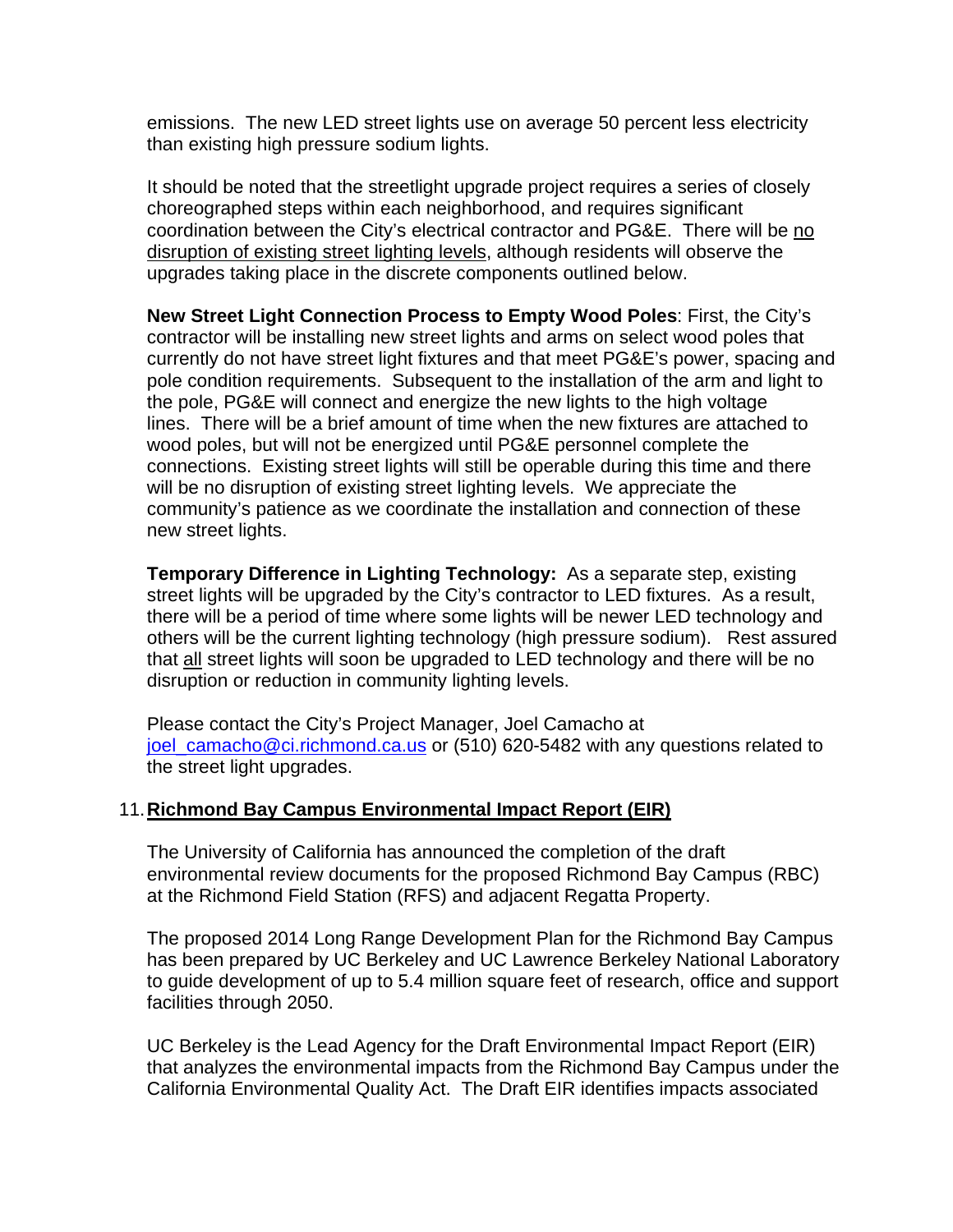with development under the Long Range Development Plan in such categories as air quality, cultural resources, greenhouse gas emissions, and transportation. The Draft EIR is being circulated for public review and comment over a 60-day period ending January 13, 2014. Comments on the Richmond Bay Campus Long Range Development Plan Environmental Impact Report may be emailed to rbc@lbl.gov. There was also a public hearing on the Richmond Bay Campus EIR this past Wednesday, December  $11^{th}$ .

The activities identified in the Draft Removal Action Workplan (RAW) - to evaluate soil clean-up alternatives at the RFS - are also outlined and analyzed in the Draft EIR.

The Richmond Bay Campus Long Range Development Plan EIR, the draft Long Range Development Plan itself, and related documents and information are provided at: http://richmondbaycampus.lbl.gov/environmental\_documents.html. For more information on the RAW, please visit the RFS Environmental Website http://rfs-env.berkeley.edu for updates.

## 12. **City Manager Chronicles**

I have listed below some of the topics for meetings that I have recently attended in the hope that it provides an idea of the varied issues with which our organization deals routinely.

Activities and meeting topics during the past week have included:

- Met with an "organizational working group" of City staff members to help brainstorm projects to improve efficiency and customer service;
- Reviewed the status, and discussed various land use options, with staff and the consultant preparing the South Shoreline Specific Plan;
- Participated in a detailed evaluation of progress made by the Richmond Health Equity Partnership, along with representatives from City staff, the County Health Department, the West County School District, and The California Endowment;
- Filmed the annual "Twelve Days of Richmond" piece to be presented on KCRT;
- Met with community representatives and with representatives of organized labor to discuss ways to capture economic benefits of the South Shoreline development and the Richmond Bay Campus;
- Attended the quarterly meeting of the Emergency Operations/Disaster Council, which helps the City stay current on its emergency planning;
- Met with representatives from Manex (The Corporation for Manufacturing Excellence), Contra Costa Community College District, the East Bay Biomedical Manufacturing Network, and UC Berkeley and City staff regarding economic development opportunities in Richmond;
- Met with Contra Costa County Assessor Gus Kramer, along with City finance staff and the School Superintendent, to discuss assessed values in the Richmond community;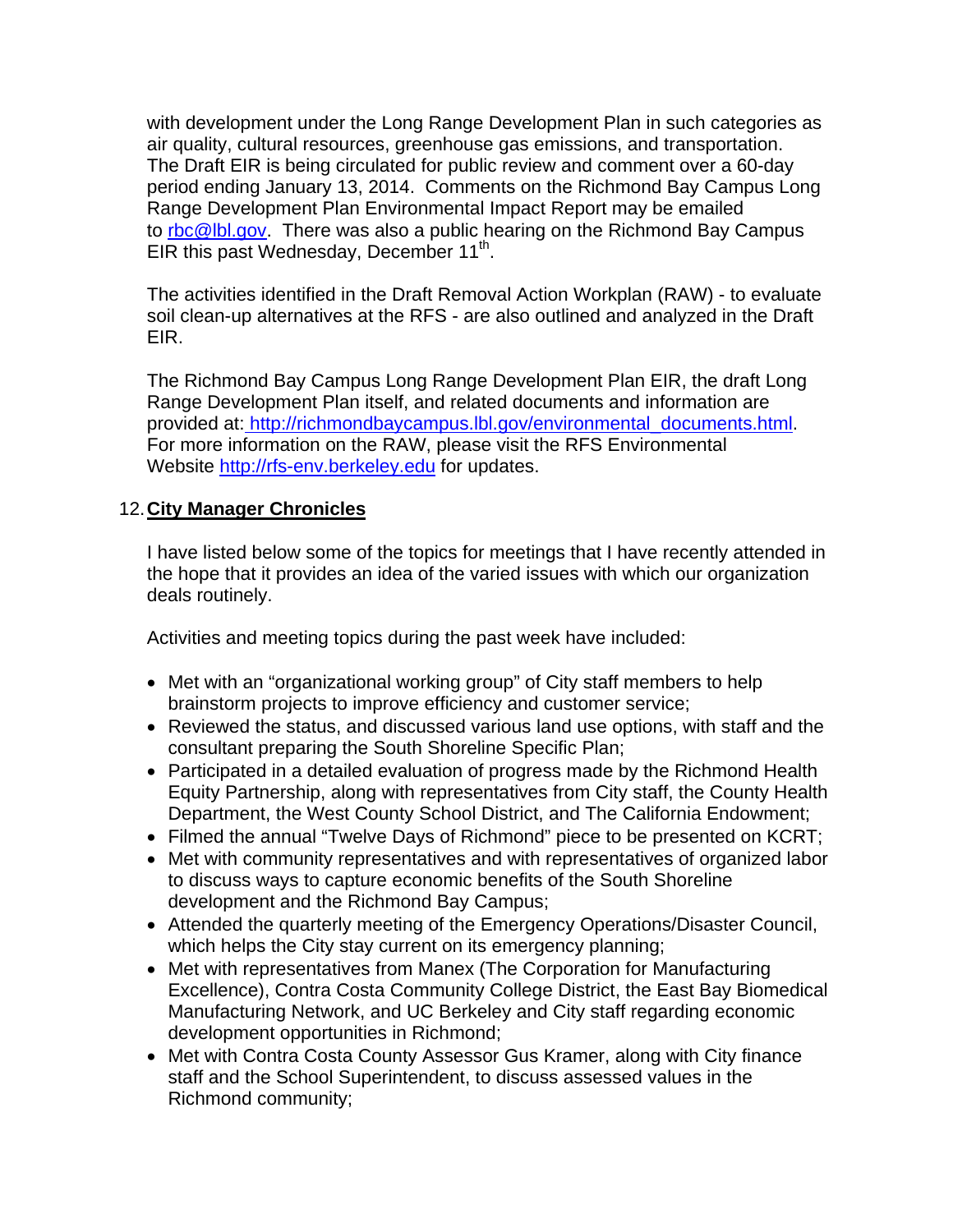• Attended the very excellent Richmond High School Y-PLAN presentation by  $10^{th}$ grade students, who, as a class project completed extensive research and compiled recommendations regarding ways to improve transportation connectivity into the South Shoreline area.

These meetings were in addition to attending the regular management staff meeting, agenda planning, reviewing staff reports to the City Council, doing department head "check-ins," having discussions on various personnel matters, and having short discussions with staff, community members, members of the press, etc.

Please feel free to contact me if you have any questions about the substance of these or any other topics.

## 13. **Affordable Care Act (Obamacare) Open Enrollment Now Available**

Open Enrollment for Covered California began October 1, 2013. To begin your enrollment, please call the Covered California's telephone help line at 1-800-300- 1506 or visit the Covered California website at https://www.coveredca.com/. Interpreters in multiple languages are available on the telephone help line.

A few important things to know:

- Open enrollment is October 1 March 31; coverage can begin January 1, 2014.
- Coveredca.com will allow consumers to make apples-to-apples comparisons of plans before enrolling, including premiums, deductibles and out-of-pocket expenses.
- Many Californians will qualify for financial assistance to help make premiums more affordable.
- Covered CA recommends having the following household information available when enrolling: contact information for all household members applying for coverage, ID numbers such as social security or immigration information, income and tax filing status.
- **You must enroll by December 23, 2013 for coverage to start January 1, 2014.**

Affordable Care Act Frequently Asked Questions addressed by Contra Costa Health Services can be found at http://cchealth.org/aca/faq.php.

Please consider these other Affordable Care Act resources for Richmond and Contra Costa County residents:

| <b>Resource</b>     | Website                  | <b>Phone</b>     |
|---------------------|--------------------------|------------------|
| Contra Costa Health | http://cchealth.org/aca/ | $(925)$ 313-6166 |
| Services:           |                          |                  |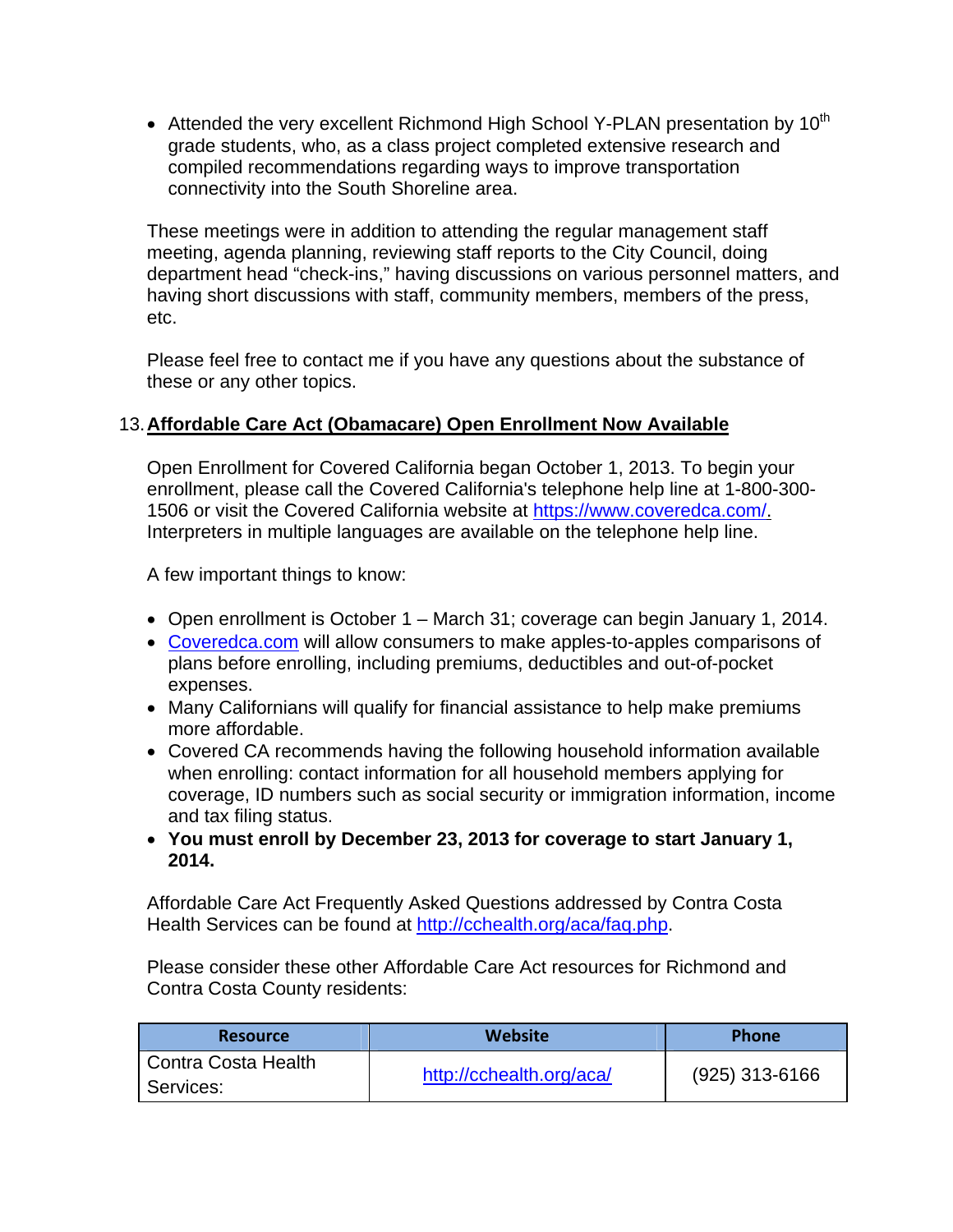| Health Care Reform and<br><b>Contra Costa Residents</b>                                 |                                |                |
|-----------------------------------------------------------------------------------------|--------------------------------|----------------|
| <b>Community Clinic</b><br>Consortium: Morgan<br><b>Westfall or Jennifer</b><br>Arevalo | http://clinicconsortium.org/   | (510) 233-6230 |
| <b>Lifelong Medical Care:</b><br><b>Enrollment Department</b>                           | http://www.lifelongmedical.org | (510) 231-9816 |



# 14. **Public Works Updates**

Facilities Maintenance: Carpenters installed new counters in the Recreation Complex, completed upgrades to the kitchen at Fire Station #67, repaired the broken window at 440 Civic Center Plaza, and secured the Americare building.

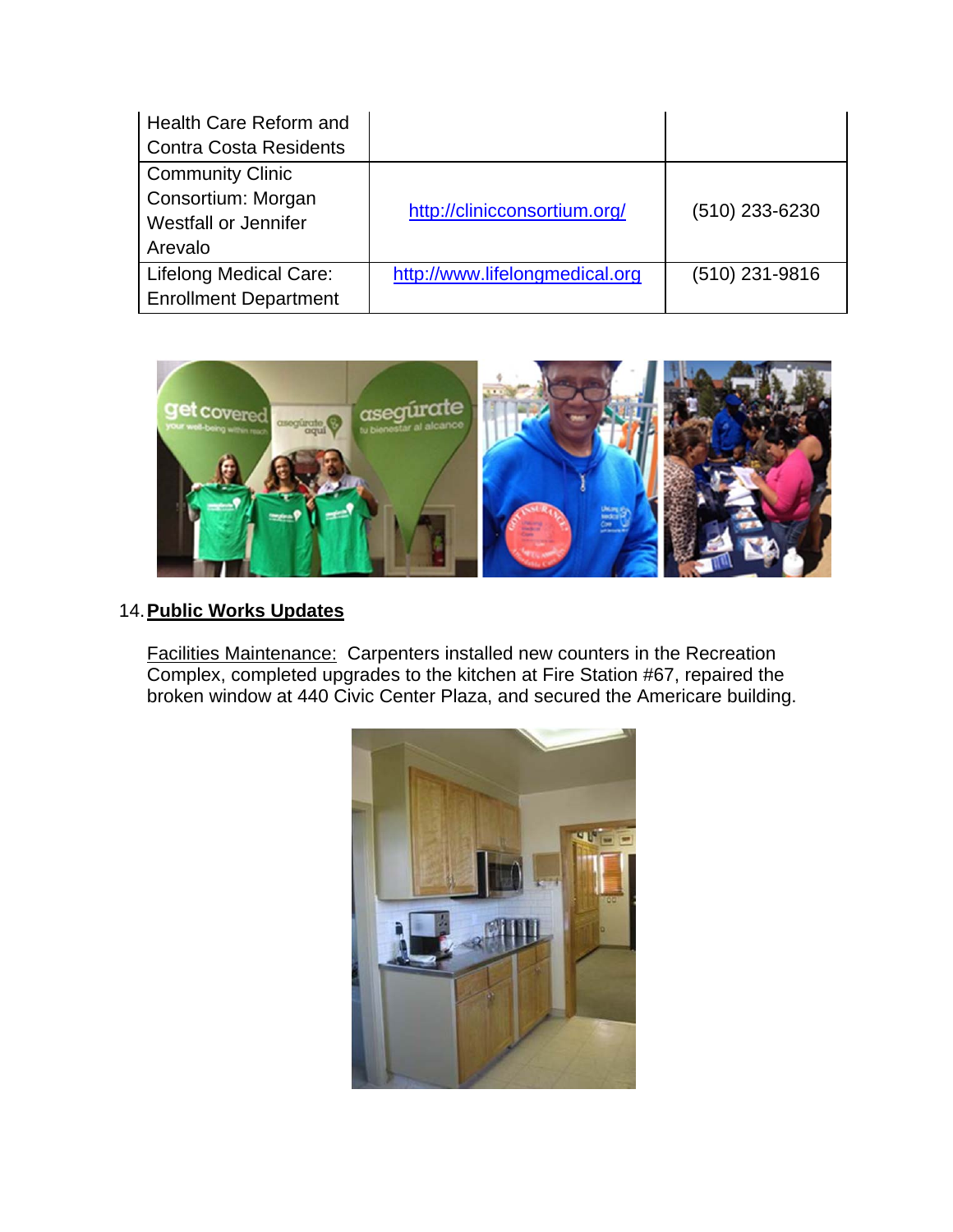#### Fire Station 67 Remodeled Kitchen

Painters repaired and painted the library server walls and the 2<sup>nd</sup> floor of the lobby at 450 Civic Center Plaza.

Stationary Engineers replaced the water cooler at Nevin Center and replaced the faucets in the women's restroom of the center as well. They also completed the testing of the fire and smoke alarms within 450 Civic Center Plaza.

Electricians removed the "test" lighting in the Auditorium, repaired the holiday lighting around Civic Center Plaza, repaired the traffic light knock down at  $12<sup>th</sup>$ Street and Barrett Avenue, repaired the traffic lights at Valley View and Amend Roads, repaired the "Quick Call" lights at two Fire Departments, and built and installed signal heads for Cutting and Carlson Boulevards.



Signal Head Replacement for Cutting and Carlson Boulevards

Parks and Landscaping: Crews completed the median renovation along the Richmond Parkway between Atlas Road and San Pablo Avenue, performed litter abatement along the Richmond Parkway, installed a french drain at the Valley View School field, performed drainage improvements at the Harbour Way/Macdonald Avenue Community Garden, continued Marina Bay Trail landscape improvements along Meeker Creek, performed maintenance along Carlson Boulevard, and completed the chain link fence installation at Belding Garcia and Lucas Park courts.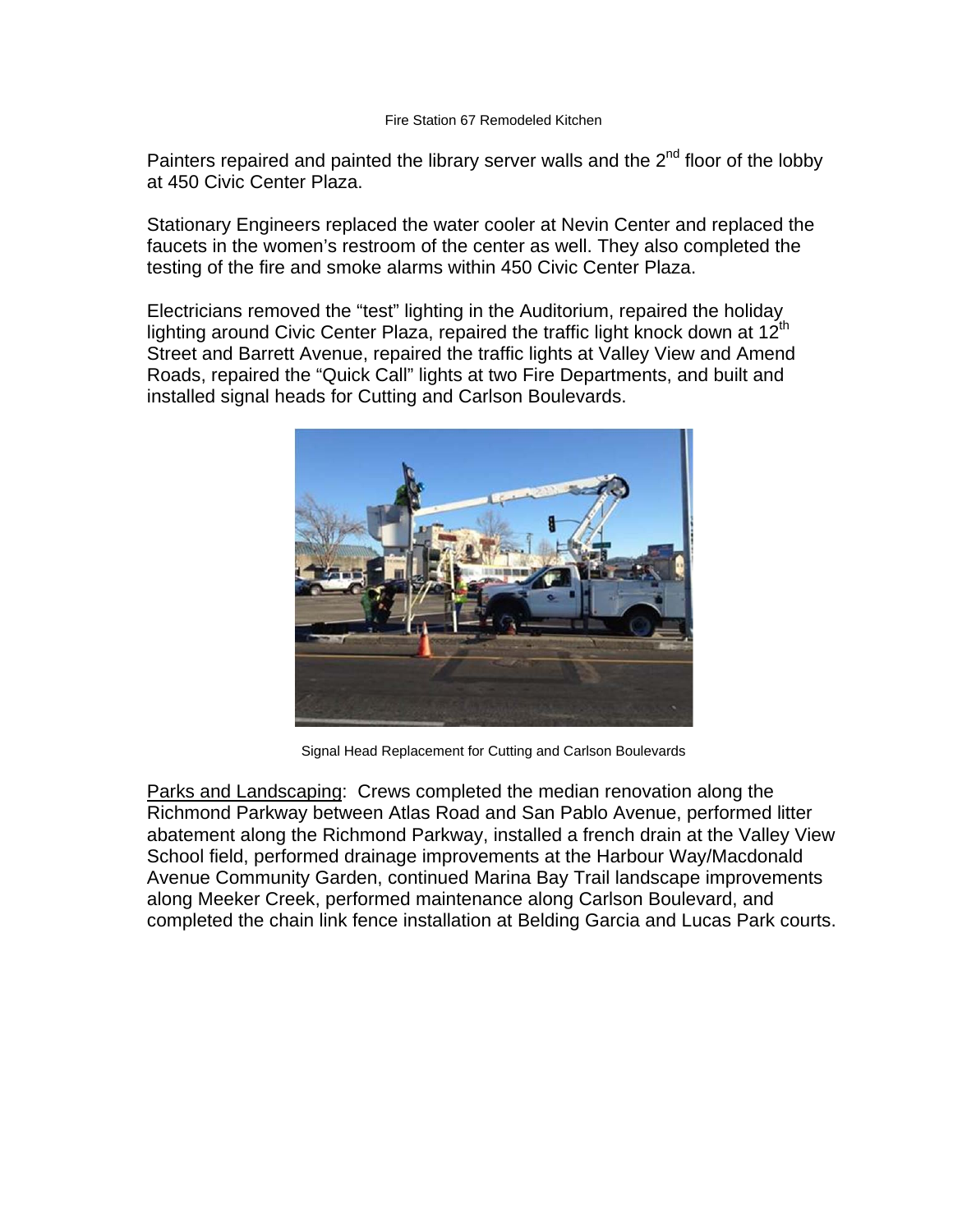

Maintenance along Carlson Boulevard

Tree crews trimmed, cut or ground trees around Cutting Boulevard, Washington Avenue, South 36<sup>th</sup> Street, and from Civic Center Plaza. Also, crews inspected the roots of trees on Barrett Avenue and 8<sup>th</sup> Street.

Streets Division: Crews paved Mendicino Street from Tehama to Plumas Avenue, hauled grindings from paving jobs, and worked from the outstanding pothole and sidewalk list.



Paving on Mendocino Street